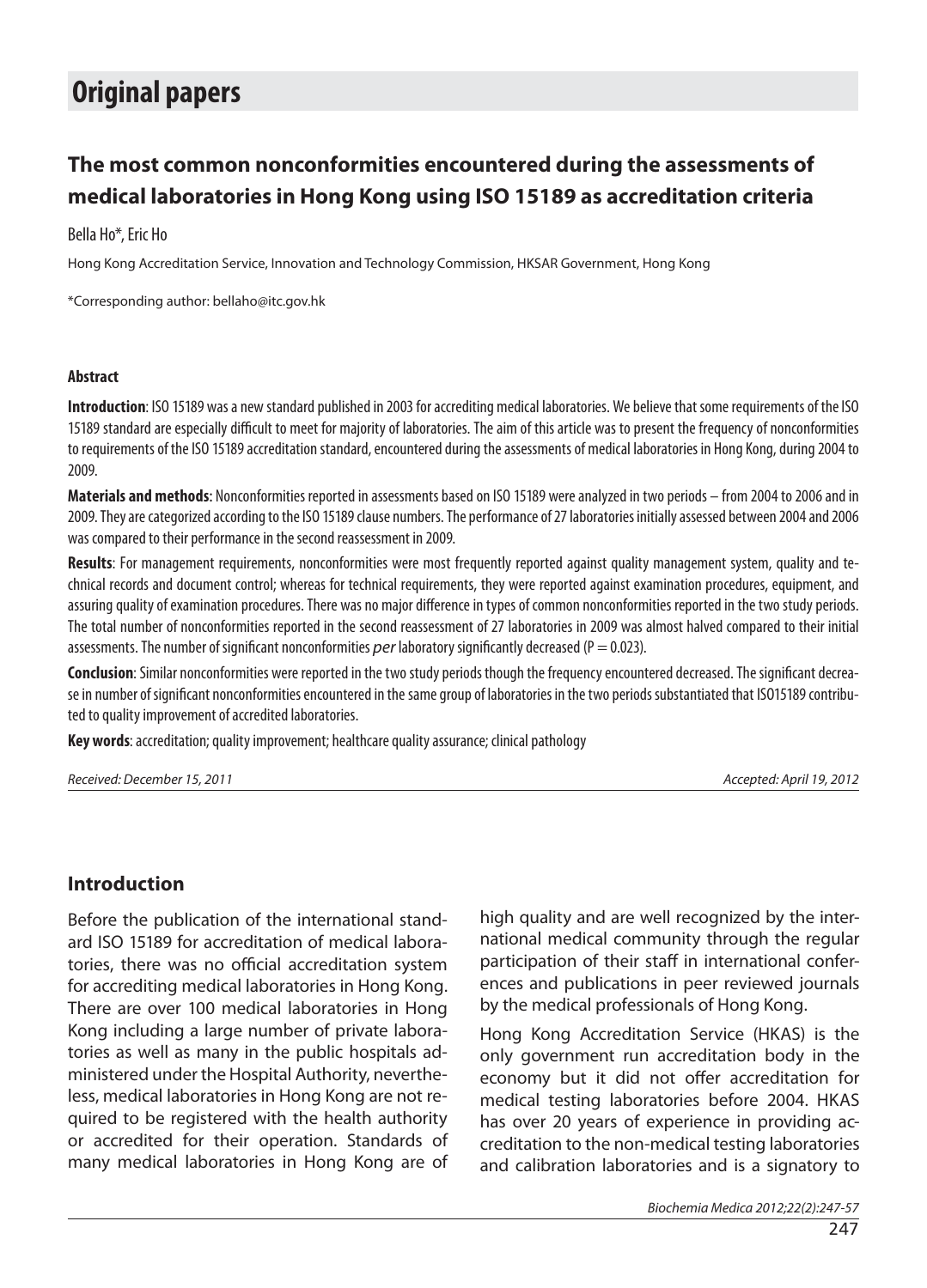the mutual recognition arrangement of International Laboratory Accreditation Cooperation (ILAC) and Asia Pacific Laboratory Accreditation Cooperation (APLAC). Before the introduction of the accreditation programme for medical laboratories in 2004, laboratories were accredited using ISO/IEC 17025 and these did not include the medical testing laboratories. Some large hospital laboratories that enjoy international reputation sought professional recognition of their competence through accreditation by overseas accreditation bodies such as College of American Pathologists (CAP) or National Australian Testing Authorities (NATA) that have a long history of accrediting medical laboratories. Internationally, ISO/IEC 17025 has not been well accepted by the medical community as suitable for accrediting medical laboratories and so the ISO technical committee TC212 was given the task to draft a standard particularly for medical laboratories. Since ISO15189 first published in 2003, it has been widely used as the accreditation standard for medical laboratories internationally by various accreditation bodies (1-5). In 2004, the laboratory accreditation programme of HKAS was extended to cover medical testing laboratories using the new accreditation standard soon after its publication.

At that time accreditation is a new concept to most medical testing laboratories in Hong Kong. Most laboratories did not operate a management system before 2004. Medical laboratory practitioners were not accustomed to writing down their operations and the concept of record traceability was not fully understood. Internal auditing was unheard of. Though internal quality controls were run in routine testing and external quality assurance programmes were participated by most laboratories, the practice and frequency of participation varied greatly from laboratory to laboratory. Evaluation of new methods and new autoanalysers were carried out to various extents by large laboratories, while for small laboratories, new equipment at times were used immediately after installation without any method validation. Since the launching of the accreditation programme, laboratory personnel were trained in ISO 15189, and throughout the last few years, there had been

obvious improvements in meeting the ISO 15189 requirements.

ISO 15189 is an accreditation standard prepared particularly for the medical laboratories. This standard is expected to help medical laboratories in raising the quality of services provided.

The aim of this study was to assess whether ISO 15189 contributed to the quality improvement of medical laboratories in Hong Kong and the laboratories had found particular difficulties to comply with which requirements of ISO 15189. The frequency of nonconformities (NCs) to requirements of the ISO 15189 accreditation standard, encountered during the assessments of medical laboratories in Hong Kong, during 2004 to 2009, was analyzed. This would show which are the more difficult requirements found by most laboratories and shorten the learning path of the medical laboratories. By looking at the change in number of NCs encountered in subsequent assessments of the same group of laboratories, the effectiveness of this new standard in improving the quality of accredited laboratory service is reviewed.

The types and number of NCs reported by the assessment teams in assessments of medical laboratories accrediting to ISO 15189 were reviewed in two periods and their performances were compared. The medical accreditation programme of HKAS started in 2004, the number of application for accreditation went slow in the first two years as the laboratories got themselves prepared but sharply increased in the third and fourth year. Data from 73 assessments in 2009 were compared to data obtained in an earlier period (2004-2006) when the accreditation programme was at its early stage. Hong Kong is an ideal place to demonstrate the usefulness of accreditation to ISO 15189 in raising the quality of services provided as accreditation is not mandatory in our community and it is not related to insurance claims. Improvement and changes are all self-initiated. Because accreditation is a new concept to most laboratories, they are excited to set up a management system that could meet international standards and they eagerly improve themselves in order to be accredited and recognized.

Biochemia Medica 2012;22(2):247-57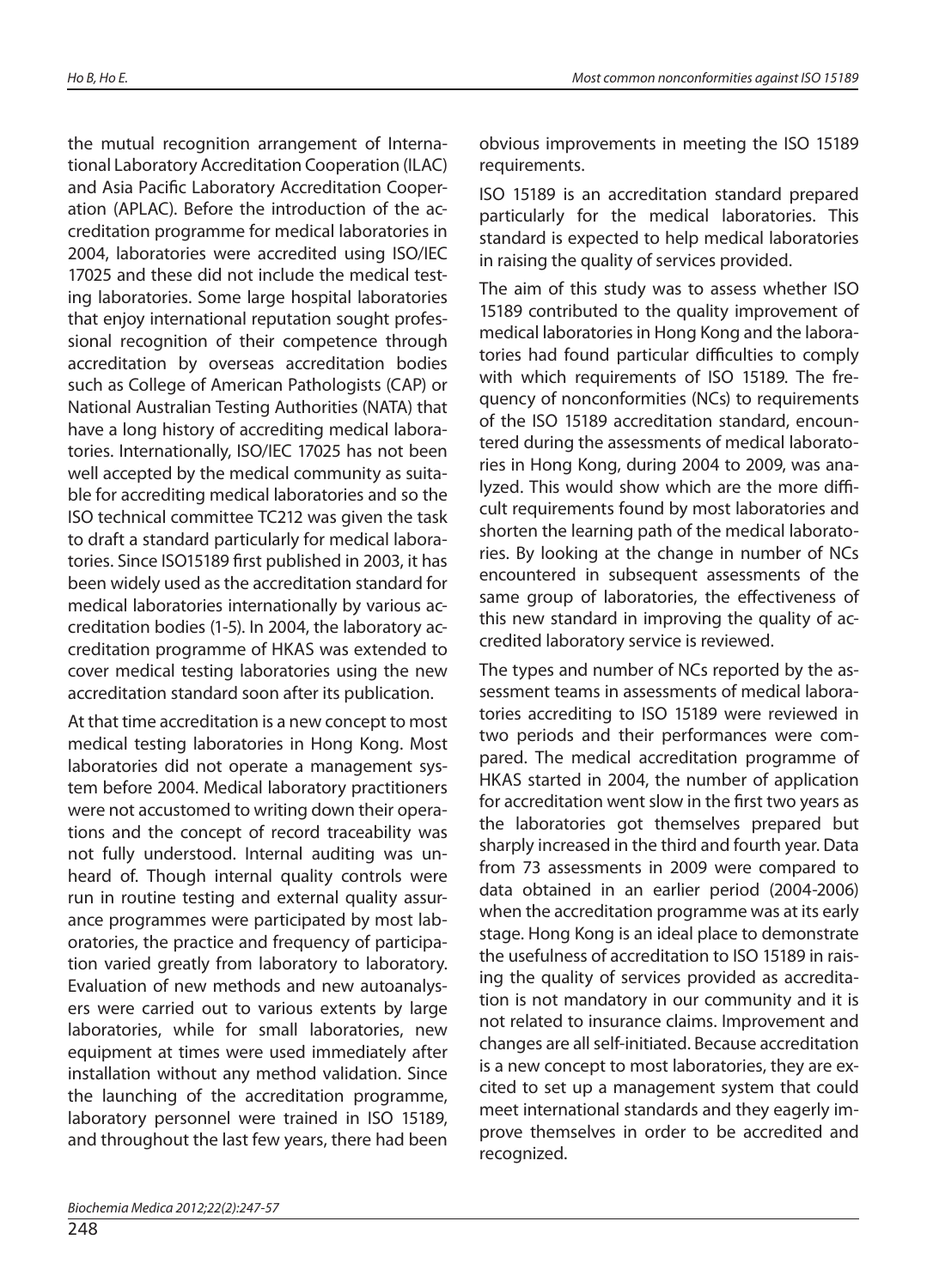## **Materials and methods**

### **Study design and data collection**

The data for this retrospective observational study were retrieved from 2004 to 2009. From 2004 to 2006, HKAS had conducted assessments of 40 laboratories of different pathology disciplines using ISO 15189:2003 (6). Number of NCs reported were counted and categorized into "significant" or "minor" grading or reported as "recommendations" in each assessment. The number of NCs in each category reported during the assessments was grouped according to the clause number of ISO 15189 and their frequency of occurrence was presented as percentage of total no. of NCs reported for the laboratories assessed in the study period. Performance of the laboratories was presented in terms of average number of NCs per laboratory. Data collected from 2004 to 2006 represented performance of laboratories undergoing the first few assessments and are at learning phase of the ISO 15189 requirements.

In 2009, the number of laboratories assessed against requirements of ISO 15189:2007 (7) increased to 73. Similar types of data (total no. of NCs reported; the frequency of occurrence of NCs to requirements of ISO 15189 in terms of counts and percentages; and average number of NCs per laboratory for each category) were collected from these 73 laboratories assessed in 2009. Among these 73 laboratories, 61 of them had been accredited before 2008 (included those laboratories being initially assessed from 2004 to 2006), and were either having their surveillance visits or reassessments in 2009, whereas 12 laboratories had their initial assessments in the year. Among the 61 accredited laboratories, 27 were having their second reassessments in 2009, hence data collected from these 27 laboratories represented a more mature phase of implementing the management system established in accordance with the ISO 15189 requirements after being accredited for a few years. The performance of these 27 laboratories, in terms of number of NCs per laboratory, in their initial assessment was compared with their performance in the second reassessment in 2009. These figures would indicate whether accredited laboratories had any improvement in the quality of services provided after accreditation.

## Nonconformities included in this study were either graded as significant or minor

A significant nonconformity is one which has serious adverse effect on the validity of an activity, its results or the competence of the organization or a deliberate violation of HKAS regulations for accreditation. For instance, when it is a widespread phenomenon that operating procedures are not documented and/or staff do not perform their tests in accordance with the documented procedures, a significant NC would be reported against clause 4.2 (quality management system). When a method was not evaluated to the extent as necessary to demonstrate its suitability for the intended use, a significant NC would be reported against clause 5.5. Significant NCs have to be corrected with documented evidence before accreditation is granted or reaffirmed.

NCs with no serious adverse effect on the validity of the activity, its results or the competence of the organization can be classified as minor. For instance, equipment was calibrated but the calibration label had not been updated with the calibration status or the laboratory failed to monitor the quality indicator established. Minor NCs also have to be corrected; and action plans have to be provided within one month after assessment, but the effectiveness of actions taken would be checked in the next assessment visit. Recommendations are those that are mainly good laboratory practices and laboratories may select to accept or reject the recommendations. For instance, phone reporting of critical results was found recorded on the back of the test request form, a more systematic way to record details of the reported results and the parties involved in the communication would be recommended for better record traceability.

Data collected from the periods of time mentioned above were analyzed according to the number and nature of NCs reported during the assessment visits, and the frequency of occurrence of NCs against each ISO 15189 requirement. In addition, the number of NCs reported per laboratory for the 27 laboratories undergoing their second reassessments was compared with the number reported in their initial assessments.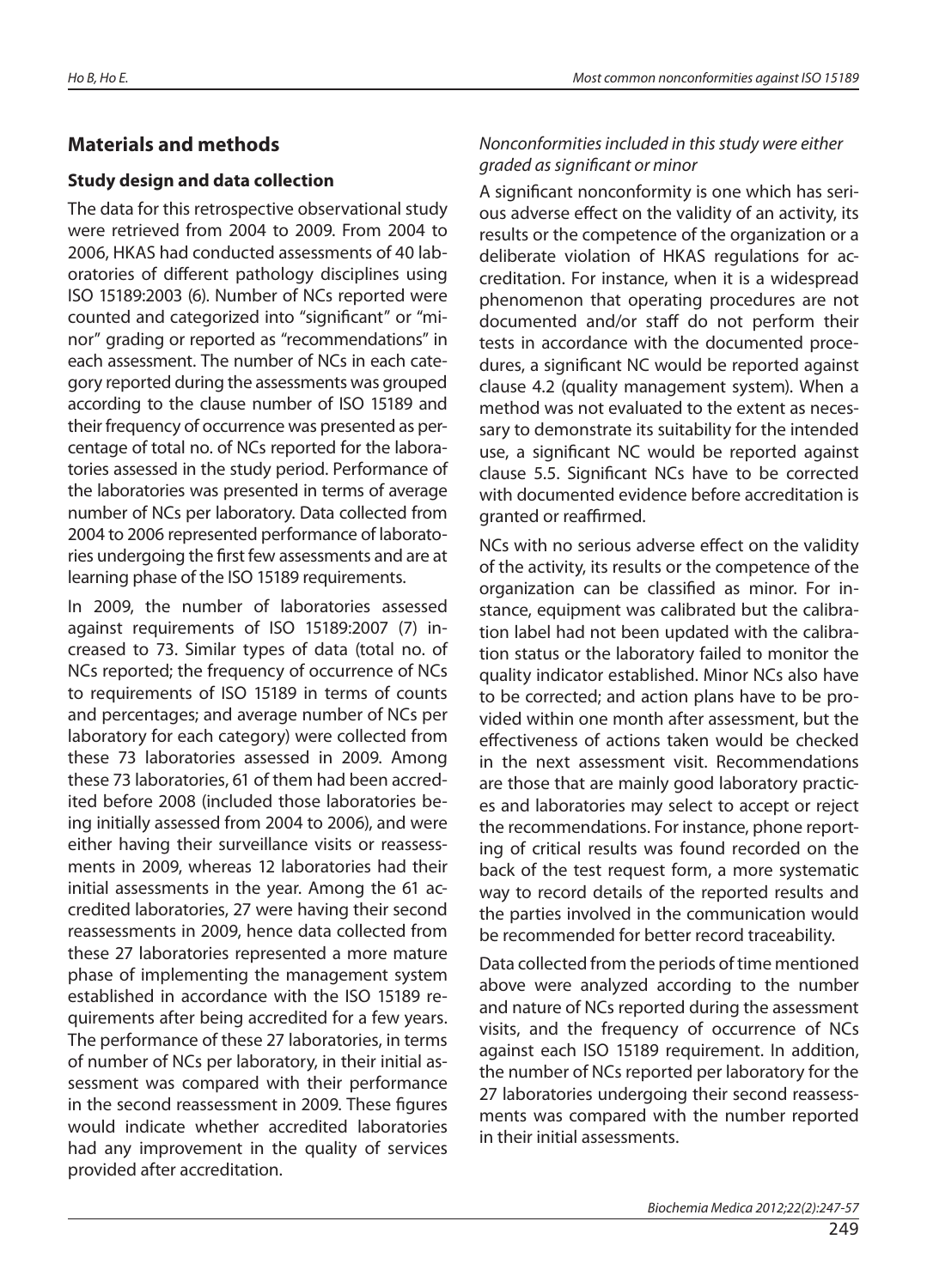#### **Statistical analysis**

The Kolmogorov-Smirnov test was used to assess the normality of distribution of investigated parameters (i.e. number of NCs per laboratory in each grading reported in the initial and second reassessment of the 27 laboratories). Apart from the number of significant NC reported from the initial assessments of the 27 laboratories assessed in between 2004 and 2006 was not distributed normally, the other parameters were distributed normally. Selection of appropriate statistical methods was based on a recent publication by Simundic AM (8). Wilcoxon matched-pairs signed rank test was used to analyze if there was any significant differences between the performance of the 27 laboratories in terms of no. of NCs per laboratory encountered in their initial assessments and their second reassessments (8). P values < 0.05 were considered statistically significant. Statistical analysis was done using GraphPad Prism version 5.0 (GraphPad Software Inc., California, USA).

## **Results**

#### **Common nonconformities found against management requirements**

The overall distribution of NCs per laboratory against different requirements of ISO 15189 found in the assessments from 2004 to 2006 was shown in Figure 1, whereas those found in the assessments in 2009 were shown in Figure 2. Data shown in Figure 1 were collected from all 40 laboratories assessed from 2004 till 2006, including data of the 27 laboratories undergoing initial assessments from 2004 to 2006 while those in Figure 2 were collected from 61 laboratories undergoing reassessments or surveillance visits in 2009. Since a comparison of the total number and distribution of nonconformities against each clause in Figure 1 and 2 would provide a general picture on whether laboratories had improvement after accreditation, data from the 12 laboratories that had initial assessments in 2009 were not included in Figure 2.

Regardless of the accreditation history of the laboratories, the average number of NCs identified per laboratory reduced from 15.4 to 11.1 in the two periods (Table 1). For management requirements, the most common NCs were found against clauses 4.2 – Quality management system, 4.3 – Document control, 4.6 – External services and supplies and 4.13 – Quality and technical records in the assessments conducted in 2009, all were more or less related to documentation. Apart from an increase in number of NCs reported against clause 4.6 in 2009, similar NCs had also been reported against these management requirements in the earlier assess-



**FIGURE 1.** Distribution of nonconformities. S - significant nonconformities; M - minor nonconformities reported against management and technical requirements of ISO 15189:2003 in assessment of 40 laboratories conducted from 2004 to 2006.

Biochemia Medica 2012;22(2):247-57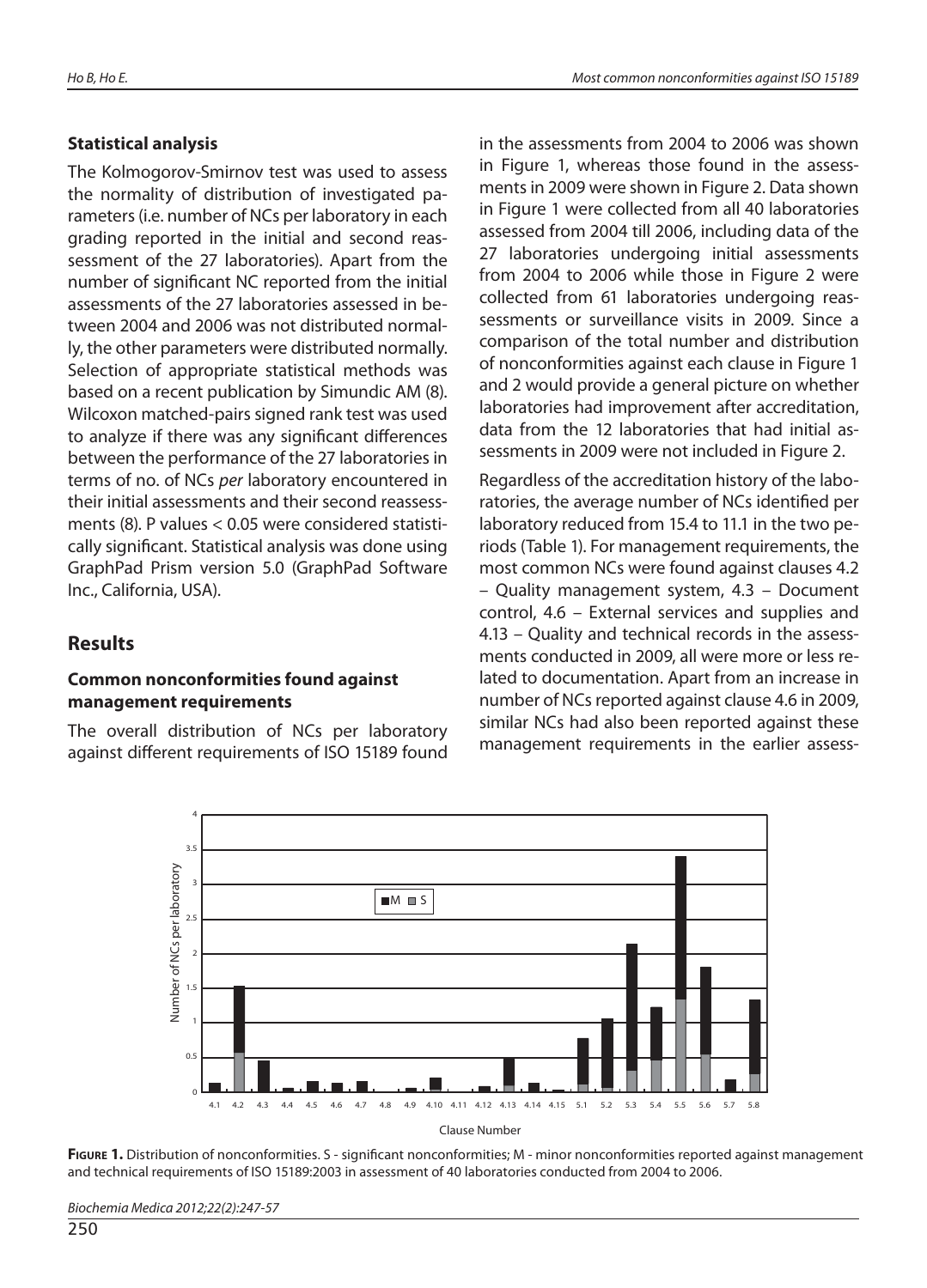

FIGURE 2. Distribution of nonconformities. S - significant nonconformities; M - minor nonconformities reported against management and technical requirements of ISO 15189:2007 in reassessment and surveillance visits of 61 laboratories conducted in 2009.

**TABLE 1.** Number of nonconformities (NCs) reported in assessments conducted from 2004 to 2006 and in 2009.

| <b>Nature of assessments</b> | 2004-2006                               | 2009                                                      |                                           |                                         |  |  |
|------------------------------|-----------------------------------------|-----------------------------------------------------------|-------------------------------------------|-----------------------------------------|--|--|
|                              | All types of<br>assessments<br>$N = 40$ | Reassessments +<br><b>Surveillance visits</b><br>$N = 61$ | <b>Initial</b><br>assessments<br>$N = 12$ | All types of<br>assessments<br>$N = 73$ |  |  |
| Total number of NCs#         | 616                                     | 580                                                       | 233                                       | 813                                     |  |  |
| Number of NCs per laboratory | 15.4                                    | 9.5                                                       | 19.4                                      | 11.1                                    |  |  |

# Nonconformities (NCs) are either significant or minor, excluding recommendations

N = Number of laboratories assessed

ments from 2004 to 2006 (Table 2). Table 2 compared the performance of laboratories against the same requirement clause in the two periods. Those laboratories undergoing their initial assessments in 2009 were separately listed in Table 2. A decrease in number of NCs per laboratory was reported against clause 4.2 and clause 4.13 while a rise was reported against clause 4.6 in 2009 assessments of laboratories accredited before 2008. For the 12 laboratories undergoing their initial assessments in 2009, high numbers of NCs were also reported against these management requirements.

#### Nonconformities against Clause 4.2 – Quality Management System

Clause 4.2.1 stated that "Policies, processes, programmes, procedures and instructions shall be documented and communicated to all relevant personnel. The management shall ensure that the documents are understood and implemented. Laboratories were often found to carry out tests deviated from the documented procedures; and there were often procedures, steps or interpretation not described in the documented procedures. If documented procedures are not followed, this would imply that documents are not well understood and not the same procedures are implemented by all staff. There were also situations when procedures were thought to be well understood by all staff and hence they were not documented, nevertheless, different staff was found to carry out the same procedure with slight variation. Under these circumstances, when procedures are not documented and resulted in inconsistencies,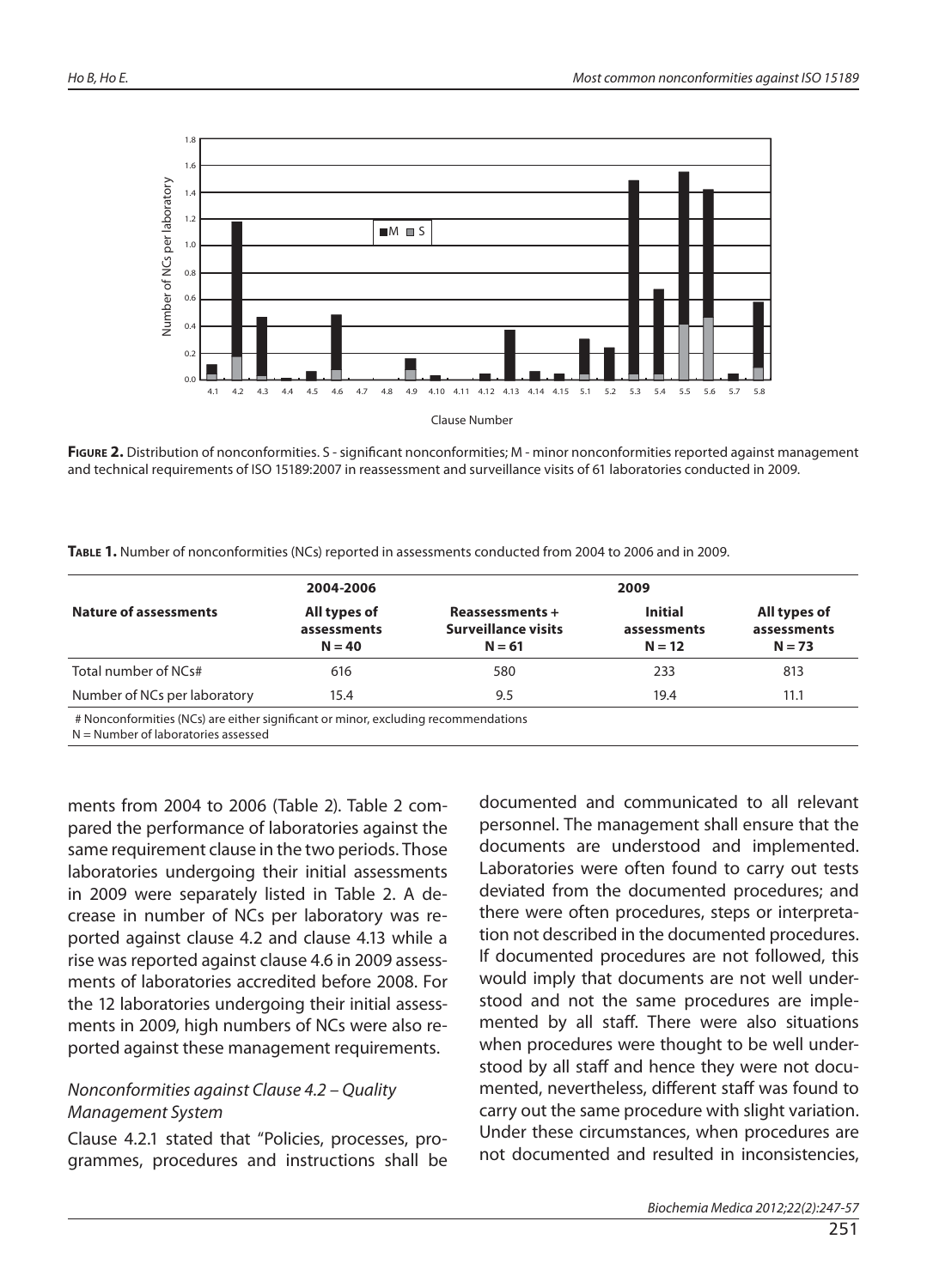**TABLE 2.** Most common nonconformities reported against management and technical requirements of ISO 15189 in two study periods (from 2004 to 2006 and in 2009).

| <b>Clause Number</b>             |                                                   | <b>Most common nonconformities</b><br><b>Order of occurrence</b><br>$(A, B\%)$ |                               |                     | <b>Number of NCs per laboratory</b> |                   |                     |
|----------------------------------|---------------------------------------------------|--------------------------------------------------------------------------------|-------------------------------|---------------------|-------------------------------------|-------------------|---------------------|
|                                  |                                                   | 2004-2006<br>$N = 40$                                                          | 2009<br>$N = 61*$             | 2009<br>$N = 12***$ | 2004-2006<br>$N = 40$               | 2009<br>$N = 61*$ | 2009<br>$N = 12***$ |
|                                  | 4.2 Quality Management System                     | $(61, 10\%)$                                                                   | (73, 13%)                     | (35, 15%)           | 1.5                                 | 1.2               | 2.9                 |
| Management<br>requirements       | 4.13 Quality and technical records                | 2<br>$(19, 3\%)$                                                               | 4<br>$(23, 4\%)$              | 2<br>$(22, 9\%)$    | 0.5                                 | 0.4               | 1.8                 |
|                                  | 4.3 Document control                              | 3<br>$(18, 3\%)$                                                               | 3<br>$(29, 5\%)$              | 3<br>$(9, 4\%)$     | 0.5                                 | 0.5               | 0.8                 |
|                                  | 4.6 External services and<br>supplies             | 4<br>$(5, 1\%)$                                                                | $\overline{2}$<br>$(30, 5\%)$ | 3<br>$(9, 4\%)$     | 0.1                                 | 0.5               | 0.8                 |
|                                  | 5.5 Examination Procedures                        | (136, 22%)                                                                     | $(96, 17\%)$                  | 2<br>$(29, 12\%)$   | 3.4                                 | 1.6               | 2.4                 |
| <b>Technical</b><br>requirements | 5.3 Equipment                                     | 2<br>$(85, 14\%)$                                                              | $\overline{2}$<br>(92, 16%)   | (32, 14%)           | 2.1                                 | 1.5               | 2.7                 |
|                                  | 5.6 Assuring quality of<br>examination procedures | 3<br>$(72, 12\%)$                                                              | 3<br>(88, 15%)                | 3<br>$(25, 11\%)$   | 1.8                                 | 1.4               | 2.1                 |

(A, B%) = Figures in brackets are total number of NCs, including significant and minor nonconformities; and percentage of NCs reported against the specified clause number.

N - number of laboratories assessed

\* 61 laboratories underwent reassessment or surveillance visit; and among these 61 laboratories, 27 had their second reassessments in 2009.

\*\* 12 laboratories underwent initial assessments in 2009

this indicated a lack of communication among staff.

### Nonconformities against Clause 4.3 – Document control

Before accreditation, laboratories are not used to having document control. There were posted instructions or notes as reminders to staff for interpretation criteria or for certain essential steps, nevertheless, these are instructions that could affect the quality of test results, they also have to be controlled but were not realized by laboratory staff in the early phase of management system implementation. Obsolete versions of controlled documents were found being used by staff, illustrating that they were still not used to the concept of document control. There were also forms and worksheets that had been used for years that were found to be not controlled. Instructions to patients for sample collection were distributed at the sample collection centers and they were slipped out of the document control system. Occasionally, instructions contained therein were found different from the controlled sample collection manual. Test kit inserts also formed part of the quality documentation system and should be controlled for use. Most laboratories retained test kit inserts for a defined period of time for reference. Nevertheless, there was no record on when that particular version of kit insert was used in the laboratory. This lack of period of use would cause problem in record traceability in case investigation was required for NCs identified. Another common observation was on the requirement to regularly review all documents that formed the management system. Quality documents were recorded as reviewed, but there were obvious errors or obsolete information not updated. Records were sometimes seen to be amended by staff without initial and date. These observations were all related to docu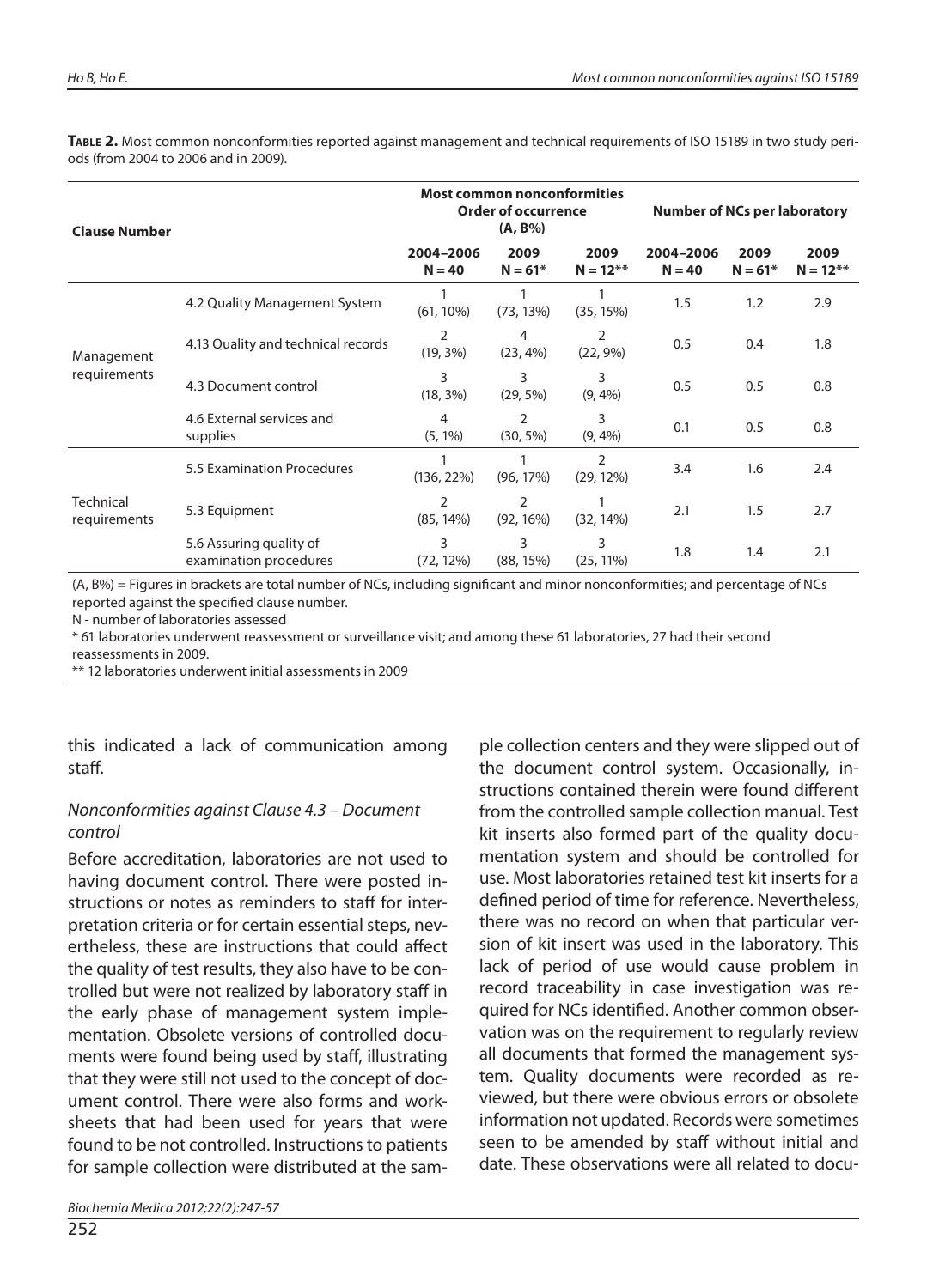ment control and were usually reported as minor NCs to the laboratories. The improvement in document control was not obvious when comparing laboratory performance in the two periods (0.45 NC per laboratory c.f. 0.48 in Table 2). As the management system becomes mature, it is envisaged that the occurrence of such NCs would decrease, but obviously it takes time for staff to get used to the system and change their quality mindset.

#### Nonconformities against clause 4.6 – External services and supplies

The number of NCs per laboratory reported against Clause 4.6 increased in 2009 (Table 2) because laboratories were assessed against requirements of ISO 15189:2007 in which the clause 4.6.3 required an inventory record system to include details of lot number, expiry date, date in use, etc. In the 2003 version, this is not a mandatory requirement. Inventory records were found to be incomplete with no recording of the date that a particular lot was put into service. It was a common practice that laboratories recorded date of opening on the box of the test kit, but when the box was discarded after being used up, the record was lost and this could not fulfill the requirement of keeping the in-use date in the inventory record. There were times when evaluation of new lot of reagents were done by parallel testing with the old lot, there was no defined acceptance criteria or the criteria established were inappropriate. The verification protocol was not documented, this resulted in different number of samples used in each evaluation and the results of evaluation were interpreted with slightly different criteria by different staff.

#### Nonconformities against clause 4.13 – Quality and technical records

The laboratory is required to retain records related to the management system and examination results. These include all the laboratory workbooks or sheets, raw observations, calculations, etc. A common observation is that interpreted results were recorded instead of the raw observations such as scoring, color reactions, fluorescence, actual reactions observed in tubes of different dilutions, etc. Operators could not be identified from

the retained records and the supervisor who counterchecked the results was not recorded.

#### **Common nonconformities against the technical requirements**

A comparison on the number of NCs reported against the 8 technical requirements for the assessments conducted from 2004 to 2006 and in 2009 showed that NCs were reported against similar areas. Clause 5.3 – Laboratory equipment, clause 5.5 – Examination procedures and clause 5.6 – Assuring quality of examination procedures were consistently the three most common technical areas where NCs were found (Table 2). In general, more number of nonconformities was reported against the technical requirements than the management requirements (Figure 1 and 2).

### Nonconformities against clause 5.3 – Laboratory Equipment

NCs were commonly reported against laboratory equipment, nevertheless, these are NCs easily corrected. Equipment used in the laboratory was required to be calibrated against a well calibrated reference equipment to attain metrological traceability. Before the era of accreditation, general equipment used in medical laboratories e.g. thermometers, balances, etc. were often not calibrated. They might have maintenance but were often not properly calibrated. In the early phase of accreditation, laboratories might employ a non-accredited laboratory to calibrate its equipment; or wrongly employ an accredited calibration laboratory to calibrate its equipment without noticing that the required calibration test was not on the laboratory's accredited scope; or purchase equipment that came with a "calibration" certificate from the manufacturer, believing that it is an acceptable calibration certificate. There were situations where maintenance/calibration was carried out by a contractor, the records of which did not include any information on what parameters had been checked and calibrated. Equipment labels were not updated after calibration or maintenance being conducted. Usually these observations were graded as minor NCs and once being pointed out, laboratories quickly learned.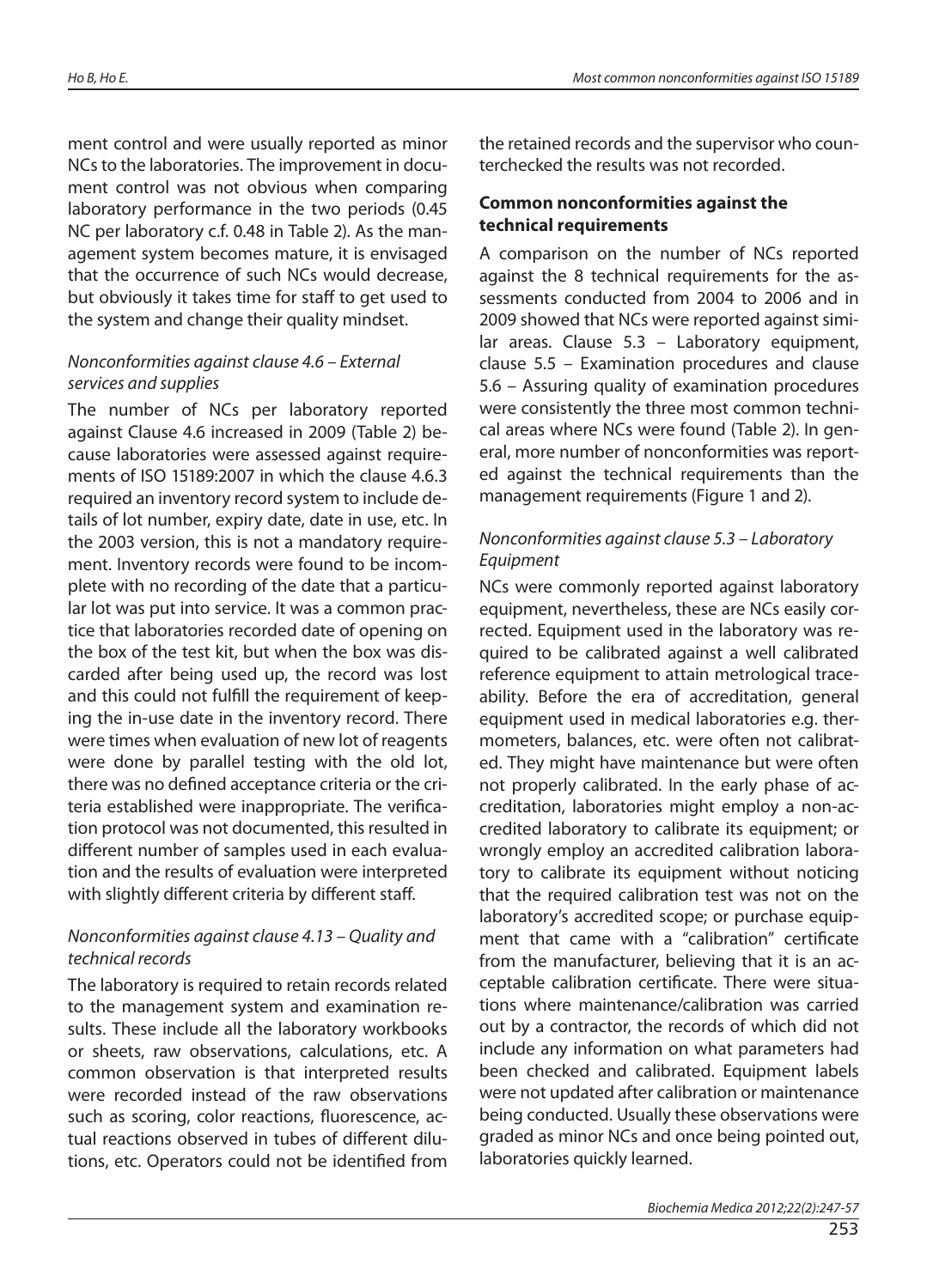## Nonconformities against clause 5.5 – Examination procedures

The top number of NCs was reported against clause 5.5.2 where laboratories have to validate procedures for confirming that the examination procedures are suitable for the intended use and that the validations shall be as extensive as are necessary to meet the needs in the given application or field of application. New autoanalysers were found putting into service before they were adequately evaluated. The number of patient samples used for evaluation was too few in some studies and the statistical method used for analysis was inappropriate (9) Evaluation reports did not consist of sufficient detailed information on the procedures and types of samples used, and acceptance criteria were not clearly defined. Some manufacturer's claims were adopted without verification. Not only clause 5.5.2 is the most common requirement that non-conformity is found, NCs reported are usually of significant nature as an inadequately evaluated method could affect the quality of test results.

Another common observation is on the validation of reference intervals. Reference intervals are required to be reviewed regularly. There were cases where manufacturer's reference intervals were adopted without validation; or previously established biological reference intervals were adapted to the new equipment without validation. Some biological reference intervals had been used for a long time, while the source was unknown; they were applied to the new equipment without any validation.

### Nonconformities against clause 5.6 – Assuring quality of examination procedures

Clause 5.6.1 required the laboratory to establish an internal quality control system that verifies the attainment of the intended quality of results, so that mistakes are eliminated. Very often, in chemical pathology and haematology laboratories, Westgard QC rules are used for daily quality control monitoring. However, the documented QC rules were not followed. The most common observation being that when QC rules failed, actions taken by the laboratory to address these quality control failure incidents were not recorded and there was no record whether patient results had been reviewed. Another common observation was that the manufacturer's given mean and standard deviation of a quality control material was used as the laboratory's daily quality control range, this range was often too wide and inadequate to monitor the laboratory's own performance. The control levels used sometimes did not cover the clinical decision level and the frequency of running quality controls was insufficient to monitor the autoanalyser performance. The use of third party quality control materials was always recommended when they were not being used by the laboratories. These observations were more commonly associated with chemical pathology and haematology laboratories.

Laboratories are required to participate in external quality assessment programmes and to handle EQAP samples in the same way as patient samples (10). EQAP samples sometimes were found handled with special treatment and sometimes consensus results were reported, particularly for anatomical pathology. When unsatisfactory results were returned, review was superficial and did not include any actions taken to address the root cause of failure; or observed trends were ignored.

#### **Comparison on performance of laboratories at their initial assessments and their reassessments**

In order to have objective evidence on the improvement brought by implementing a management system meeting the ISO 15189 requirements, we compared the number of NCs identified in 27 laboratories during their initial assessments with their second reassessments conducted around 3.5 to 4 years after establishing their management system. The comparison results on the average number of NCs reported per laboratory are presented in Table 3.

## **Discussion**

When comparing assessments conducted in the early days when the accreditation programme was first implemented, i.e. those conducted from 2004 to 2006; with assessments conducted in 2009, it was found that most common NCs were reported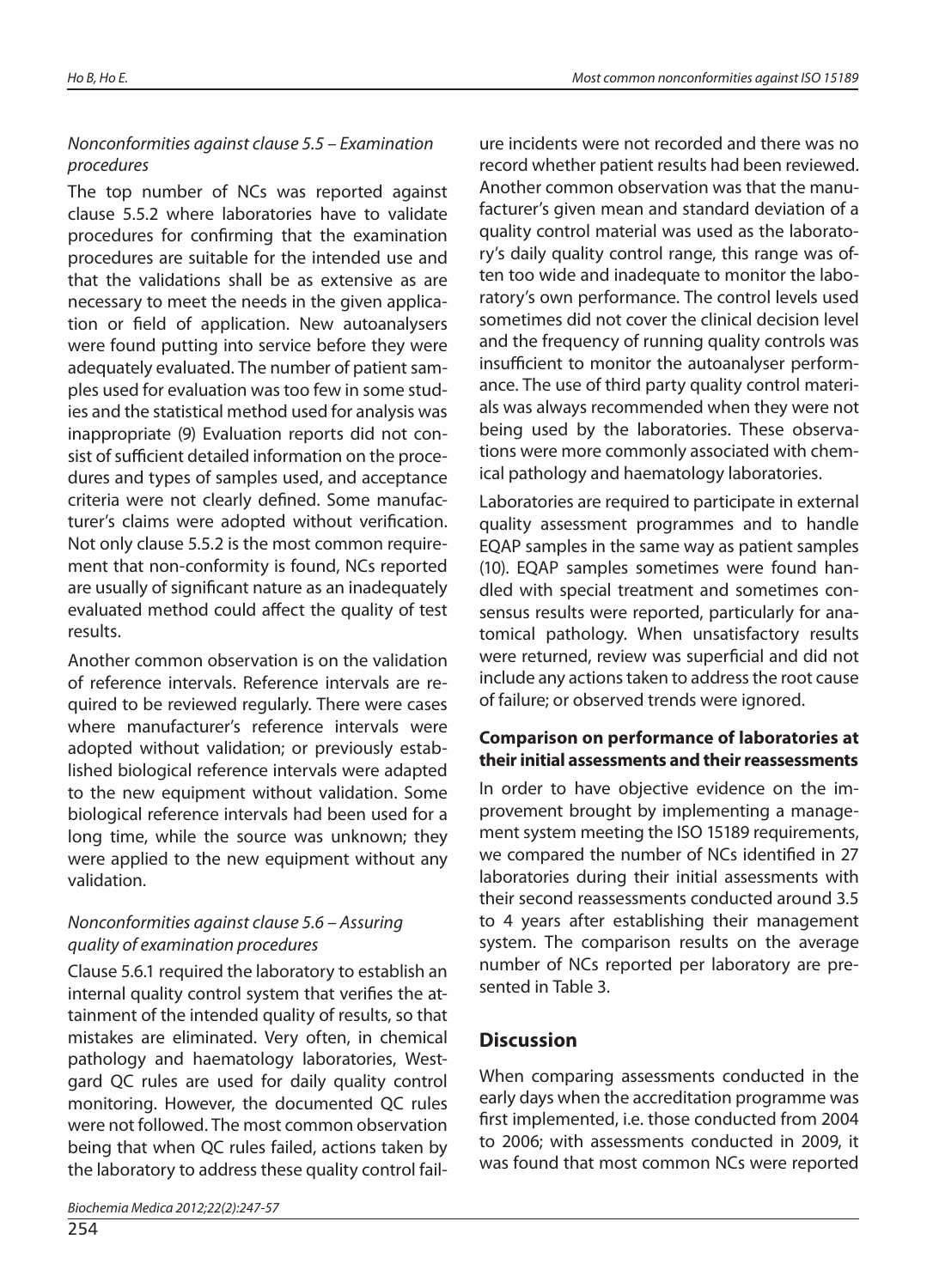|                 | Initial assessments |                              | <b>Second reassessments</b> |                              |       |  |
|-----------------|---------------------|------------------------------|-----------------------------|------------------------------|-------|--|
| Grading         |                     | 2004 to 2006<br>$N = 27$     |                             | 2009<br>$N = 27$             |       |  |
|                 | No. of NCs          | <b>NCs per</b><br>laboratory | No. of NCs                  | <b>NCs per</b><br>laboratory |       |  |
| Significant (S) | 76                  | 3.2                          | 18                          | 0.7                          | 0.023 |  |
| Minor (M)       | 295                 | 10.4                         | 151                         | 5.9                          | 0.080 |  |
| Total           | 371                 | 13.5                         | 169                         | 6.6                          | 0.032 |  |

**TABLE 3.** Comparison of performance of 27 laboratories in initial assessments and in their second reassessments.

against similar management and technical requirements (Figure 1 and Figure 2). For management requirements, the most common areas where NCs were reported were clause 4.2 – quality management system, clause 4.3 – document control, clause 4.6 – external services and supplies, and clause 4.13 – quality and technical records (Table 2). For technical requirements, they were clause 5.3 – equipment, clause 5.5 – examination procedures and clause 5.6 – assuring quality of examination results (Table 2). We believe that the common nonconformities encountered in assessments in Hong Kong are not unique to Hong Kong. Medical laboratories in other countries face similar difficulties in meeting the ISO 15189 requirements (2-4,11). The clause numbers that nonconformities were reported against could vary among different accreditation bodies as very often, more than one ISO 15189 requirements could be referred. For instance, lack of documented procedure could be reported against clause 4.2.1 where documentation of all procedures and instructions are required. Similarly clause 5.5.3 also required all procedures to be documented and be available at the workstation for relevant staff. Where document control problems (clause 4.3) were identified, this could also be related to insufficient training for staff (clause 5.1) or poor implementation of the quality management system leading to misunderstanding among staff (clause 4.2). Hence for similar observations, nonconformities could be categorized into different areas in different countries; this could be related to the training that the assessors received. A direct comparison of figures on nonconformities reported by other accreditation bodies

without knowing the details of the findings may not be appropriate. Requirements of ISO 15189 give direction to the components of a good management system that contributes to patient care. The more important is the understanding of the quality concepts behind the requirements and implement continuous improvement.

When laboratories first established a management system according to requirements of ISO 15189, time is required for staff to buy in the idea of accreditation and to let themselves be familiar with the requirements. NCs were reported against issues of document control, use of obsolete documents, or carrying out procedures not as documented. This is understood as time is required for some laboratory staff to change their usual practices; some still do not realize the usefulness of these requirements and consider them as only unnecessary extra work required by the accreditation body. Compliance with the technical requirements also improved as the knowledge of the laboratory personnel increased through exchanges with the assessors, through seminars and contacts with other accredited laboratories. This was indicated from the decrease in the number of NCs reported per laboratory assessed in 2009 when comparing with those assessed from 2004 to 2006 (6.6 vs. 13.5), as well as significant reduction in the number of significant NCs reported in the same group of laboratories undergoing their second reassessments (Table 1 and 3). This is strong evidence that laboratories are improving as they try to comply with the requirements of ISO 15189. High number of NCs reported for the 12 laboratories undergoing initial assessment in 2009 reiterated the fact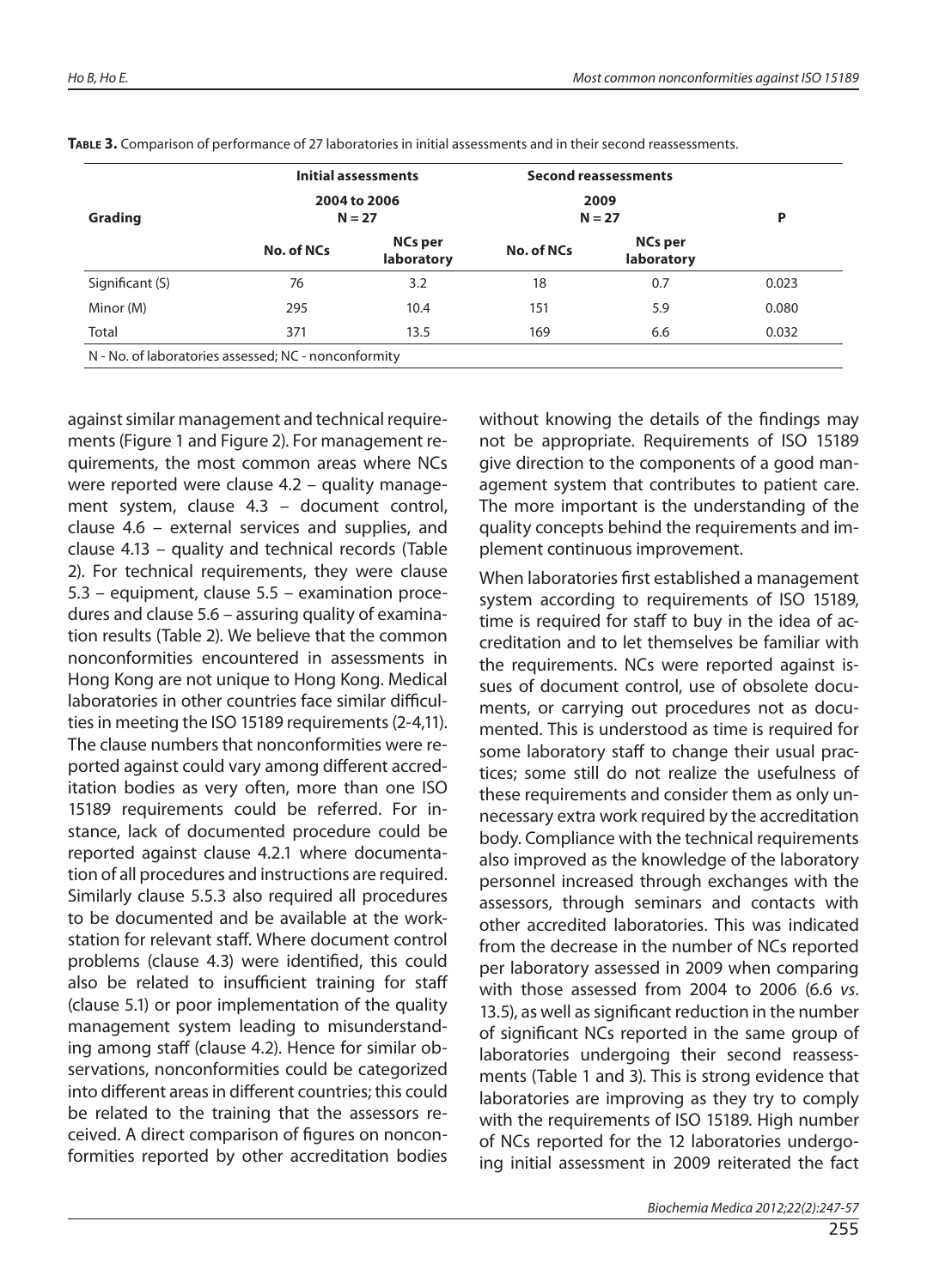that accreditation helps to point out the deficiencies in laboratories and show their way for improvement.

#### **Conclusion**

ISO 15189 is an accreditation standard developed particularly for medical laboratories. A management system in compliance with requirements of ISO 15189 helps laboratory to improve quality of its service. As evident from the reduction in number of NCs reported in reassessments, improvement in quality of services resulting from accreditation becomes more apparent with time. Though the common types of NCs found in the two study periods are very similar, this did not indicate that laboratory personnel had not learnt from experience as detailed analysis of data collected in 2009 revealed that the number of NCs reported for each laboratory greatly decreased from initial assessments to reassessments/surveillance visits, thus showing that accredited laboratories are improving. Deficiencies of laboratories existed before accreditation, were pointed out in assessments and corrected, this led to general improvement in the quality of services provided. The ISO 15189 standard is contributing to quality improvement.

#### **Acknowledgement**

This article only represents personal opinions of the authors and did not represent the opinion of any organization and authority. The authors would like to thank Mr. SS Terence Chan of Hong Kong Accreditation Service (HKAS) to review this manuscript and all HKAS assessors in the field of Medical Testing for their contribution on providing professional judgment and comments for the improvement of our accredited laboratories.

#### **Potential conflict of interest**

None declared.

#### **References**

- 1. Zima T. Accreditation in clinical laboratories. Biochem Med 2010;20:215-20.
- 2. Aoyagi T, Kawai T. Validation of the ISO 15189 trial assessment results of clinical laboratories-effects of accreditation and interpretation of ISO 15189. Rinsho Byori (The Japanese Journal of Clinical Pathology) 2006;54:486-93. [Article in Japanese].
- 3. Guzel O, Guner EI. ISO 15189 Accreditation: Requirements for quality and competence of medical laboratories, experience of a laboratory I. Clinical Biochemistry 2009;42:274–8.
- 4. Gulderen Yanikkaya-Demirel. ISO 15189 accreditation: Requirements for quality and competence of medical laboratories, experience of a laboratory II. Clinical Biochemistry 2009;42:279–83.
- 5. Kusum M, Silva P. Quality Standards in Health Laboratories - Implementation in Thailand: A Novel Approach. World Health Organisation Regional Office for South-East Asia New Delhi, 2005.
- 6. EN ISO 15189:2003 Medical laboratories Particular requirements for quality and competence.
- 7. EN ISO 15189:2007 Medical laboratories Particular requirements for quality and competence.
- 8. Simundic AM. Practical recommendations for statistical analysis and data presentation in Biochemia Medica journal. Biochem Med 2012;22:15-23.
- 9. Sonntag O. Quality in the analytical phase. Biochem Med 2010; 20:147-53.
- 10. Sciacovelli L, Secchiero S, Zardo, L, Plebani M. The role of the External Quality Assessment. Biochem Med 2010;20:160-4.
- 11. Harper JC, Sengupta S, Vesela K, Thornhill A, Dequeker E, Coonen E, Morris MA. Accreditation of the PGD laboratory. Human Reproduction 2010;25:1051-65.